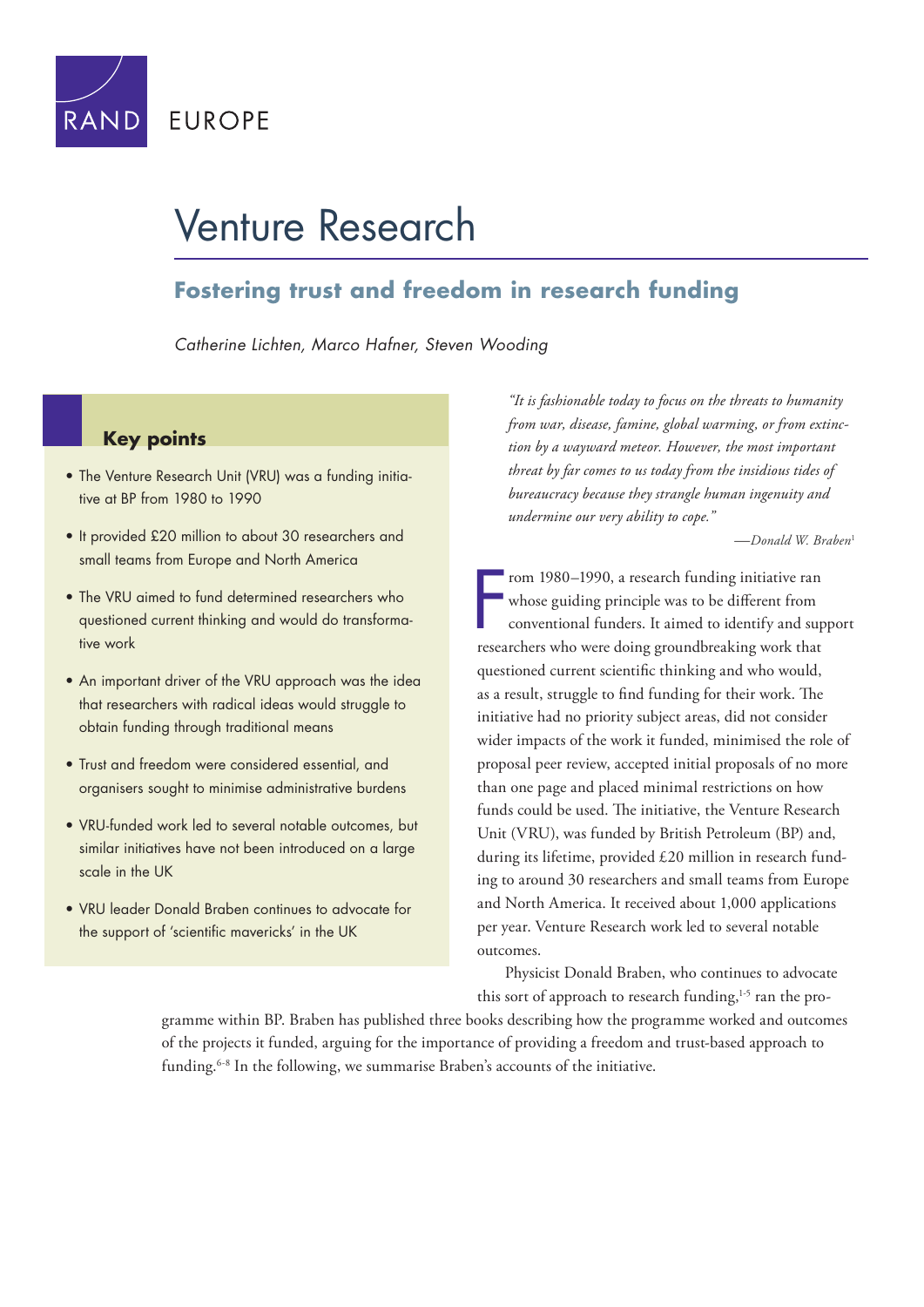#### **VRU BEGINNINGS: 'RADICALLY NEW'**

Braben writes that Jack Birks, a BP managing director responsible for technology, invited him in 1980 to run what company leaders 'hoped would be a radically new research initiative… charged with creating completely new types of industrial opportunity'.9 The VRU's guiding principle was to be different from the conventional systems that Braben sees as unfit to support 'transformative research' that 'sets out radically to change the way we think about an important subject.<sup>10</sup>

Braben was given freedom to design the programme but was overseen by a board made up of distinguished academics and senior BP executives. Prior to BP's invitation, Braben, who has a background in particle physics, had worked at the UK's Daresbury Nuclear Physics Laboratory, Cabinet Office and Science Research Council. It was through the Research Council that he met Birks.

In describing the VRU's philosophy, Braben refers to what he calls the 'Planck club', a group of eminent scientists from the 20th century. In many cases, the scientific community was initially sceptical of the work done by this group, which includes Nobel laureates Max Planck (who was recognised for laying the foundations of quantum mechanics) and Barbara McClintock (who disproved the idea that genes stay fixed in one place on the chromosome), because it was at odds with current thinking. Braben argues that proposals to do the work done by the Planck club's members would not win support from today's funders because sceptical peers would give negative evaluations during the peer review process funders use to judge proposals. This gap in support affects only a small group of researchers, he says, but leaves us without essential intellectual resources needed to address global problems. Braben intended for the VRU to fill this gap by being a funder that would have supported the Planck club's groundbreaking work in its early stages. He refers to this objective as 'passing the "Planck test".<sup>11</sup>

The VRU's guiding principle was to be different from the conventional systems that Braben sees as unfit to support 'transformative research'

Creating such an initiative, Braben reasoned, would involve restoring the scientific freedom that he believes was lost in the 1970s when a 'vicious spiral' began that has led to a pattern of diminishing returns from science in countries such as the US and UK.7 Restoring the conditions of the pre-1970s environment would, he said, require getting rid of boundaries, deadlines, milestones, peer review, priorities and any objectives beyond exploration and understanding.<sup>13</sup> According to Braben, starting in the 1970s, increases in public funding for science brought demands for justification of that spending, which in turn encouraged scientists to produce 'a virtually endless supply of short-term miracles'.12 This process, he says, has made fields more specialised, driven up the costs of discoveries and fuelled claims that the only discoveries left to be made are difficult and expensive – an idea he refutes.<sup>12</sup>

#### **HOW DID IT WORK?**

The VRU team began, Braben writes, by trying to 'eliminate every selection rule imposed since about 1970 that appeared to stand in the way of freedom'.13 They concluded that they should focus all efforts on seeking to identify people who have recognised significant gaps in existing knowledge and have ideas about how to address them – a rare group, according to Braben.<sup>13</sup>

The VRU, like many funding organisations, was overseen by a committee responsible for deciding who to fund. In contrast to most other funders, it also had a scientific team – led by Braben – that recruited applicants, helped them prepare proposals for the committee, and advocated on the their behalf.

#### **Seeking 'panoramic vision'**

To reach potential applicants, Braben and his team did not solicit proposals but instead spread the word by visiting universities and speaking to the media.14 To encourage interest, applicants were asked to submit proposals of no more than one page and could even apply by phone. The team set no constraints on scientific discipline.

The VRU received around 1,000 applications per year, of which about 10 per cent were from 'serious contenders' proposing to move in a new direction.<sup>13</sup> All of these applicants were invited to visit the VRU to discuss their proposal in detail. 'We then sat down near a white board and talked about whatever science interested them,' Braben writes. He adds that scientists often had to be discouraged in these meetings from talking about issues that most funders were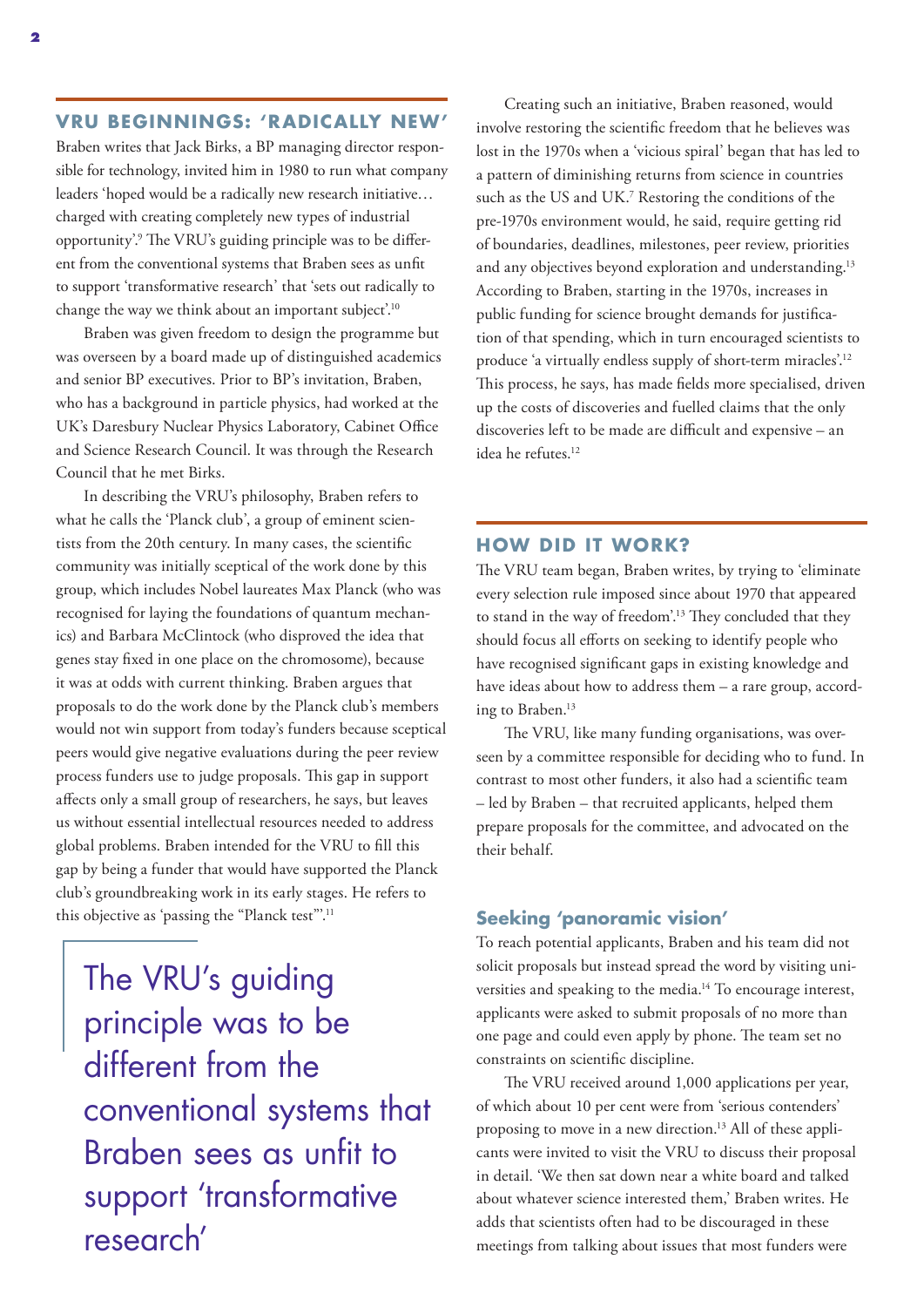# Trust was considered the best way for the unit to have a stake in any discoveries

interested in – such as potential impacts and amounts of funding – and focus instead on the scientific questions. Applicants were told to imagine there was an unlimited amount of funding available and asked what scientific work they would like to do that they were not currently doing.<sup>13</sup> These relatively informal discussions would extend to the weather or music – topics that could put the researchers at ease and improve communication.

While Braben does not make explicit the criteria used for assessing applicants, he says that the team looked for applicants with 'a panoramic vision' who were willing to take a flexible approach to explore the questions they were interested in, as opposed to those who were 'anxious to impress us with their tactical expertise'.13 As another aspect of the assessment, a member of the VRU team would pay an informal visit to the researcher at that person's home lab.

This dialogue, Braben said, allowed trust to build up between the researcher and the VRU team, and set the VRU apart from conventional funders. As an indication of its trust in the researchers, the VRU provided scientists with grants that they were free to spend as they saw fit and carry over from one year to the next. Trust was also considered the best

way for the unit to have a stake in any discoveries, with the reasoning that contracts could not account for the unexpected outcomes that the programme aimed to produce.<sup>15</sup>

#### **'Vestigial' external peer review**

The VRU's scientific team – made up of three to four people – selected applicants based on the discussions they had with them, but the final funding decision was made by the oversight committee. After going through the discussion process, the scientific team then supported and advocated for the applicants it had selected, who now faced the committee's evaluation. The team helped applicants prepare their proposal and pitch it to the committee. Though usually short and conceptual, as for the initial application, the final application would also include an assessment from an independent peer reviewer.

Although Braben says that a core problem with today's funders is their reliance on peer review of proposals (see Box 1), the VRU retained a 'vestigial' form of external peer review at the insistence of the oversight committee.<sup>16</sup> The peer reviewer would be suggested by the applicant and selected by Braben, with the aim of finding a prominent person in the field who would be likely to support the proposal. Braben would contact the reviewer, describe the proposal, and encourage the person to make a positive assessment. He notes that reviewers often made useful suggestions but never found any serious problems with the proposals. Braben reports that reviewers gave negative evaluations in a couple of cases despite his advocacy efforts, but that he succeeded in convincing the committee to award funding in those cases nonetheless.

#### **Box 1: What's wrong with peer review?**

Peer review – the evaluation of researchers' funding proposals and journal articles by colleagues – is used extensively across academia as a form of quality control for research. It is used, for instance, to allocate more than 95 per cent of the £2 billion in public funding that the UK spends annually on medical research.<sup>17</sup> Despite its widespread use, a number of criticisms have been raised about the efficiency and effectiveness of peer review, as it is currently practised.

Critics say the process is expensive, not transparent enough and unreliably subjective, and that it penalises multidisciplinary work and can be anti-innovation. There is evidence to support some of these criticisms, while the validity of others is unclear.<sup>17</sup> Proponents stress that peer review provides accountability for how taxpayer funds are being used, is generally an effective means of evaluation – often leading to improvements in proposals – and is well regarded by the research community.18 RAND Europe has produced an information pack on alternative methods to peer review for evaluating research funding applications.19

Braben agrees that the peer review of proposals is usually an effective way of evaluating proposals to do incremental work within established disciplines. However, he writes, 'the fact remains that if it cannot pass the Planck test, *peer review is fundamentally flawed*.'20 Echoing others' concerns, the issues Braben raises with peer review are that it is inherently conservative, reinforces disciplinary boundaries<sup>20</sup> and relies on anonymous assessments by an applicant's own competitors.<sup>13</sup>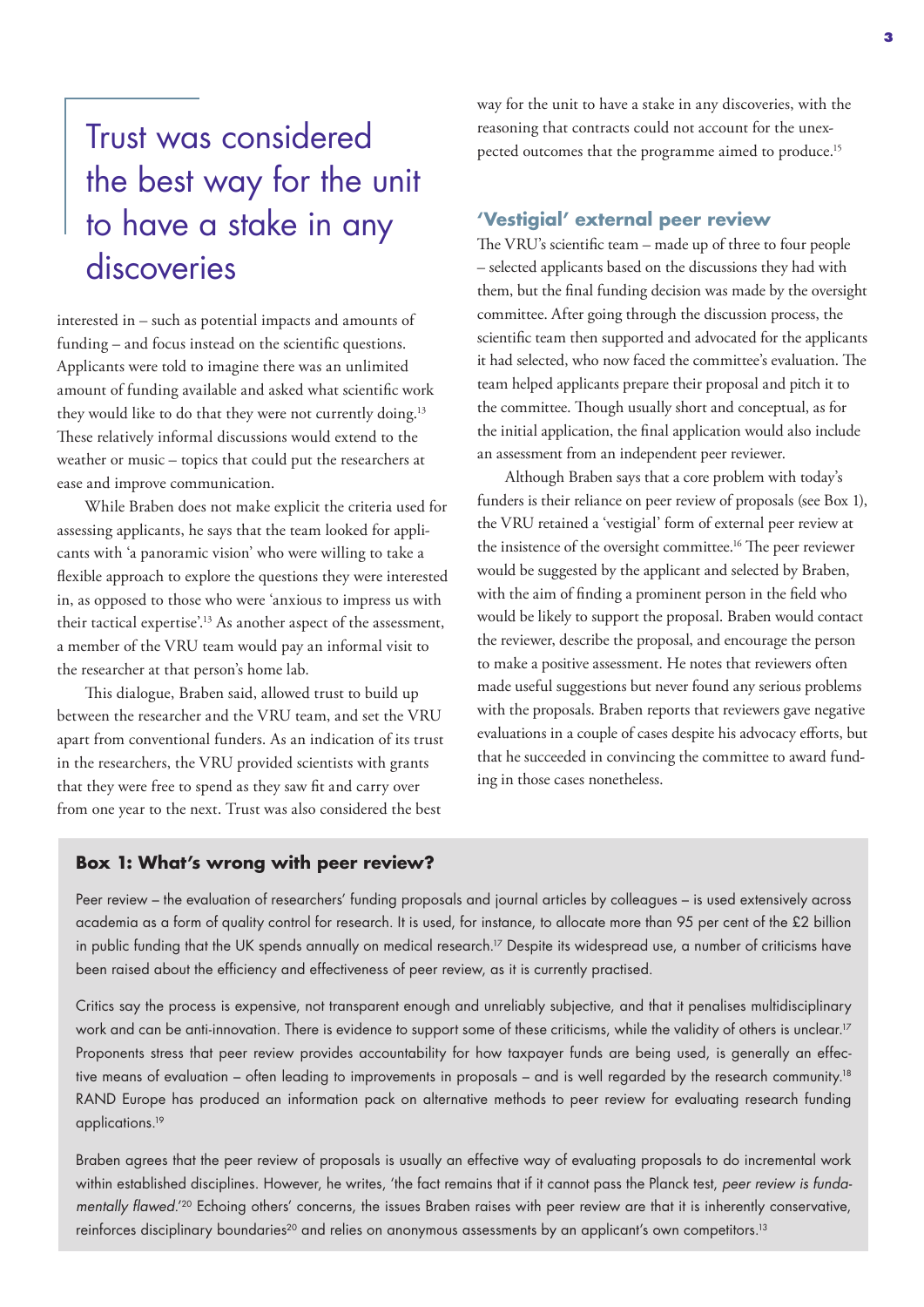#### **Box 2: Current programmes**

In 2008, UCL established the *Provost's Venture Research Prizes*. 21 Braben leads the selection committee, which follows the VRU's aims and selection approach. Just one prize has been awarded so far – to Nick Lane, a reader in evolutionary biochemistry at UCL. Braben says the programme received about 30–40 applicants per year initially, but that number has dwindled to less than ten per year as it became clear how selective the programme is. What set Lane apart, Braben says, was his 'degree of exceptionality' and the fact that his primary need was freedom.<sup>22</sup>

While compiling this review, we came across other research support programmes that share features with the VRU, such as an emphasis on freedom or exploring new areas, but none use the same selection approach as the VRU did. We have not made an exhaustive list, but related programmes include the McArthur Genius fellowships, the Human Frontiers Science Programme, the US Defense Advanced Research Projects Agency, the European Research Council and the National Institutes of Health Pioneer Award Program (along with other NIH High Risk–High Reward awards).

Braben stresses that the aim of the selection process was to identify people and ideas to fund, not projects. Supporting this aim was its policy of allowing rejected applicants to reapply, with the reasoning that the willingness to persuade the scientific team of the value of their ideas was a sign of determination, a desirable trait for Venture Researchers.

#### **Low costs**

Although applicants were asked to imagine that they could access unlimited funds, Braben says most VRU-funded proposals were exploratory and conceptual, and did not require huge resources. 'In our experience, armies of assistants were always unnecessary. Venture Research is subject to considerable uncertainties, and time to think is usually more important than pairs of hands,' he writes. 'Similarly, very expensive equipment was usually unnecessary because the scientists were going into virgin terrain, which from a scientist's point of view is the ultimate target-rich environment. Determined scientists can hardly avoid making discoveries in these circumstances, and the simplest equipment is usually adequate.'<sup>15</sup>

Venture researchers received funding for three years initially. Braben reports that the VRU team provided support for

Most VRU-funded proposals were exploratory and conceptual, and did not require huge resources

a further three years to around half of those researchers. Of those who received funding for six years, about half received a further three-year extension, and in Braben's view, very few projects should require support for more than nine years.

The VRU programme was small compared to a national funder, but Braben thinks that only a small number of fellowships of this type are needed to support transformative research. He estimates that there were roughly 300 people doing transformative research in the world in the entire 20th century, which would mean only three researchers need to be funded each year worldwide. Allowing for inefficiencies in the selection process and estimating generously, he concludes that the US should fund about 12 researchers in this way each year, with the number for the UK alone even lower. In keeping with this low estimate, as of June 2014, a venture research programme open to UCL researchers has funded just one researcher since it started in 2008 (Box 2).

#### **Maintaining support**

The VRU benefited from high-level support within BP. As VRU leader, Braben reported directly to Birks (and later to his successor, Robert Malpas), which was unusual because normally managing directors would only oversee much larger initiatives. To maintain the interest of higher-level managers, Braben organised an annual research meeting for all Venture Researchers and lunchtime lectures at BP's London office, which would provide an opportunity for senior managers to meet the scientists.

Braben reports that nearly all Venture Researchers chose to attend the annual meeting once a good format had been established; it was run as a festival of science with few talks and a lot of time for questions and discussions. The VRU also organised regular workshops between BP scientists and VRU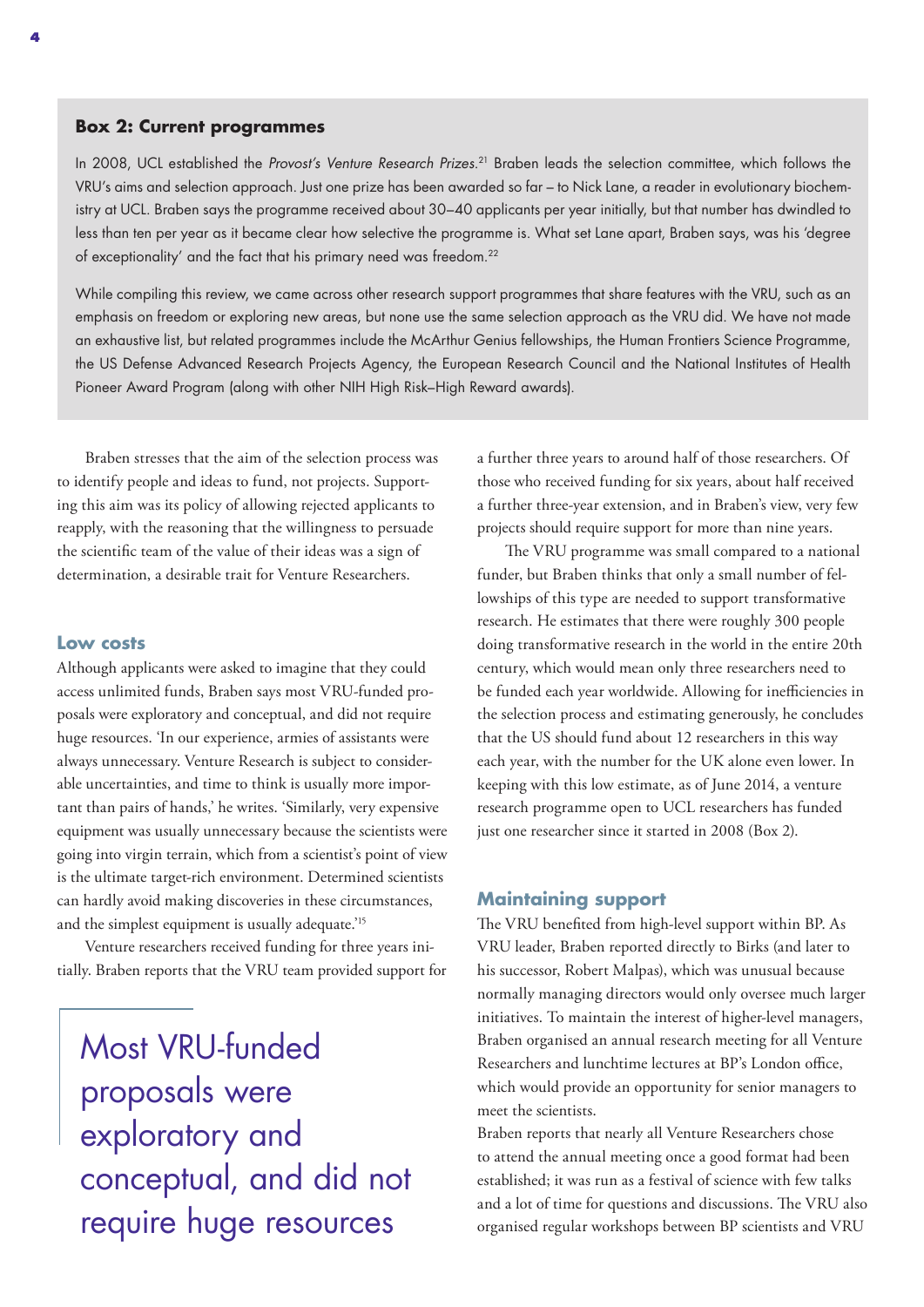researchers. Interactions at these workshops led to BP creating an in-house IT research unit for processing its oil exploration data, which Braben says became very influential.

#### **WAS IT A RISKY INVESTMENT?**

The labels 'risky research' or 'high-risk, high-impact' are often used today to describe the sort of innovative research that the VRU aimed to support. However, Braben stresses that it is a mistake to describe it as 'risky'. Although the work done by the Planck club may seem difficult and consequently risky to others, he argues, the researchers doing it probably saw things differently or else they would not have taken it on. Rather, they were confident that they would eventually achieve a breakthrough.23

#### **WHAT WAS ACHIEVED?**

Work supported by the VRU led to creation of an enzyme company, Oxford Asymmetry, which sold for £316m in 2000,24 significant developments in green chemistry and several other notable achievements. It is beyond the scope of this summary to provide a comprehensive evaluation of these outputs, but Braben's own assessment is positive. 'We now have the clarity of more than 10 years' hindsight from which we know that our decisions, often taken in the teeth of peerreview assessment, were the right ones,' he writes. 'Of the 26 groups that were running at the initiative's close in 1990, perhaps 14 made transformative discoveries: that is, they did radically change the way we think, and several succeeded in achieving important scientific objectives that their peers had thought were impossible or irrelevant.'25

#### **WHY DID IT END?**

A few factors led to the closure of VRU in 1990. One was the departure from BP of VRU's high-level supporter Bob Malpas, which brought the unit under the responsibility of BP's director of research. Shortly after that change, BP's new chairman decided to prioritise the company's core business. The programme was spun out of BP as Venture Research International and was the subject of a documentary on British national television,<sup>26</sup> among other media coverage. However, despite an initial offer from the UK government to match industry funding and other waves of interest over the years, the initiative has only been revived on a small scale at UCL.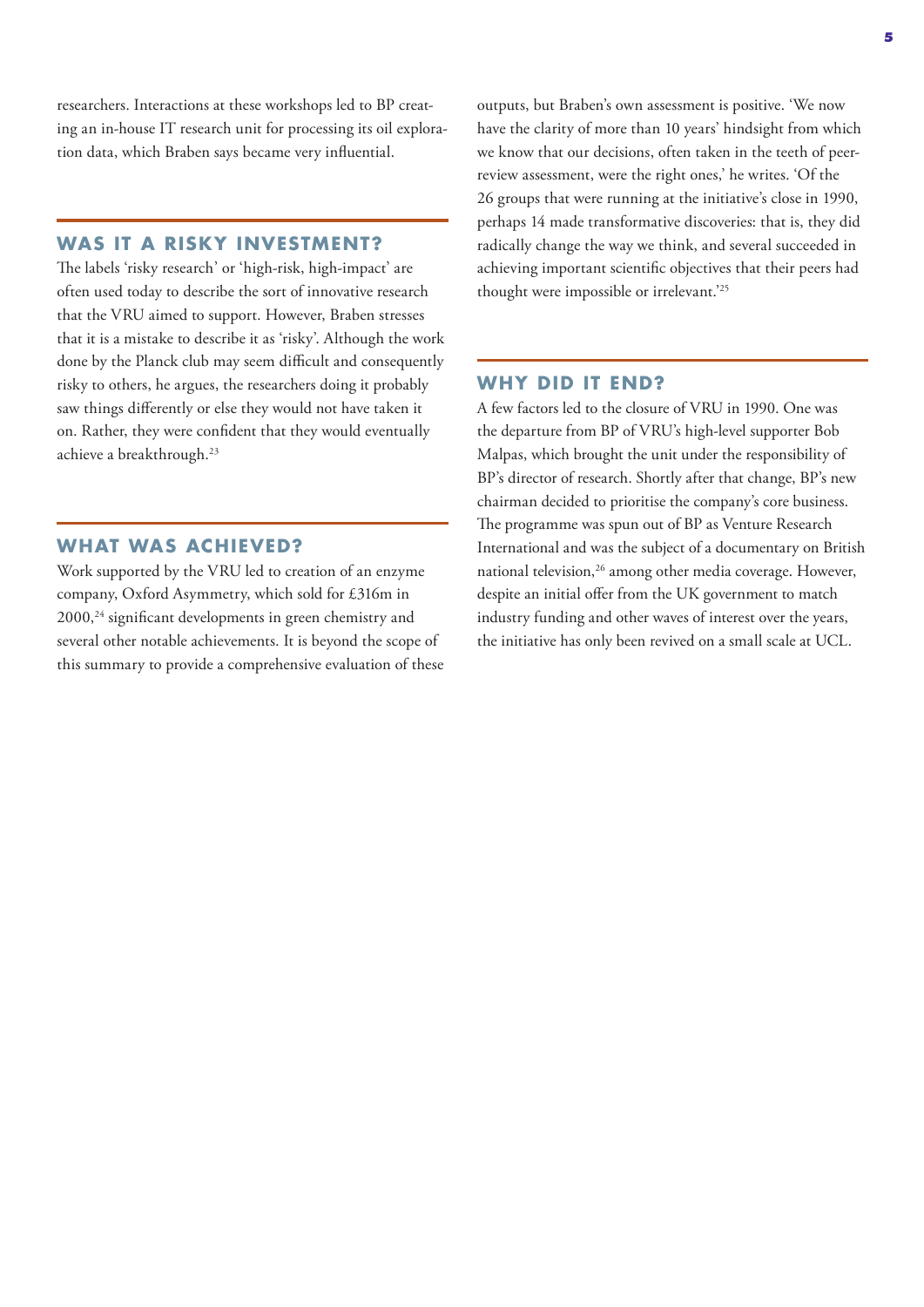#### **Notes**

1 Braben, Donald W. 2006. 'Enlightening the Future 2024 Survey Response.' Spiked-online.com. As of 12 August 2014: [http://www.](http://www.spiked-online.com/index.php?/surveys/2024_article/998/) [spiked-online.com/index.php?/surveys/2024\\_article/998/](http://www.spiked-online.com/index.php?/surveys/2024_article/998/)

2 Braben, Donald W. 2008. 'Comment: Why Peer Review Thwarts Innovation.' *New Scientist* 2644. As of 12 August 2014: [www.newscientist.com/article/](http://www.newscientist.com/article/mg19726445.600-comment-why-peer-review-thwarts-innovation) [mg19726445.600-comment-why-peer-review-thwarts-innovation](http://www.newscientist.com/article/mg19726445.600-comment-why-peer-review-thwarts-innovation)

3 Braben, Donald W. 2008. 'Low Risk, High Reward.' *Research Fortnight*, 2 July. As of 12 August 2014: [www.researchprofessional.](http://www.researchprofessional.com/news/article/568805) [com/news/article/568805](http://www.researchprofessional.com/news/article/568805)

4 Braben, Donald W. et al. 2014. 'We Need More Scientific Mavericks.' [Letter] *Guardian*, 18 March. As of 12 August 2014: [www.theguardian.com/science/2014/mar/18/](http://www.theguardian.com/science/2014/mar/18/we-need-more-scientific-mavericks) [we-need-more-scientific-mavericks](http://www.theguardian.com/science/2014/mar/18/we-need-more-scientific-mavericks)

5 Braben, Donald W. et al. 2014. 'The Damaging Bureaucracy of Academic Peer Preview.' [Letter] *Telegraph*, 2 June. As of 12 August 2014: [www.telegraph.co.uk/comment/letters/10870609/](http://www.telegraph.co.uk/comment/letters/10870609/The-damaging-bureaucracy-of-academic-peer-preview.html) [The-damaging-bureaucracy-of-academic-peer-preview](http://www.telegraph.co.uk/comment/letters/10870609/The-damaging-bureaucracy-of-academic-peer-preview.html).html

6 Braben, Donald W. 2004. *Pioneering Research: A Risk Worth Taking*. Hoboken, NJ: John Wiley & Sons.

7 Braben, Donald W. 2008. *Scientific Freedom: The Elixir of Civilization*. Hoboken, NJ: John Wiley & Sons.

8 Braben, Donald W. 2014. *Promoting the Planck Club: How Defiant Youth, Irreverent Researchers and Liberated Universities Can Foster Prosperity Indefinitely*. Hoboken, NJ: John Wiley & Sons.

9 Braben, *Scientific Freedom*, p. 101.

10 Braben, *Scientific Freedom*, p. 36.

11 Braben, *Scientific Freedom*, p. 14.

12 Braben, *Scientific Freedom*, p. 54.

13 Braben, *Scientific Freedom*, pp. 104-6.

<sup>14</sup> For example: Stevenson, R. 1988. 'BP Pumps Money into Unlikely Projects, from Plants to Lasers.' *The Scientist*, 25 July. As of 12 August 2014: [www.](http://www.the-scientist.com/?articles.view/articleNo/9630/title/BP-Pumps-Money-Into-Unlikely-Projects--From-Plants-To-Lasers/) the-scientist.com/?articles.view/articleNo/9630/title/ [BP-Pumps-Money-Into-Unlikely-Projects--From-Plants-To-Lasers/](http://www.the-scientist.com/?articles.view/articleNo/9630/title/BP-Pumps-Money-Into-Unlikely-Projects--From-Plants-To-Lasers/) 15 Braben, *Pioneering Research*, pp. 160-3.

16 Braben, *Scientific Freedom*, p. 45.

17 Ismail, Sharif, Alice Farrands & Steven Wooding. 2009. *Evaluating Grant Peer Review in the Health Sciences: A Review of the Literature*. Santa Monica, Calif.: RAND Corporation, TR-742-DH. As of 12 August 2014: [www.rand.org/pubs/technical\\_reports/TR742](http://www.rand.org/pubs/technical_reports/TR742)

18 Research Councils UK. 2006. *Report of the Research Councils UK Efficiency and Effectiveness of Peer Review Project*. Swindon, UK: RCUK. As of 12 August 2014: [www.rcuk.ac.uk/RCUK-prod/](http://www.rcuk.ac.uk/RCUK-prod/assets/documents/documents/rcukprreport.pdf) [assets/documents/documents/rcukprreport.pdf](http://www.rcuk.ac.uk/RCUK-prod/assets/documents/documents/rcukprreport.pdf)

19 Guthrie, Susan, Benoit Guerin, Helen Wu, Sharif Ismail & Steven Wooding. 2013. *Alternatives to Peer Review in Research Project Funding: 2013 Update*. Santa Monica, Calif.: RAND Corporation, RR-139-DH. As of 12 August 2014: [www.rand.org/pubs/](http://www.rand.org/pubs/research_reports/RR139) [research\\_reports/RR139](http://www.rand.org/pubs/research_reports/RR139) 

20 Braben, *Scientific Freedom*, p. 46.

<sup>21</sup> UCL Press Office. 2008. 'New UCL Provost's Venture Research Prize for Ambitious Thinkers.' As of 12 August 2014: [www.ucl.](http://www.ucl.ac.uk/news/news-articles/0812/08121101) [ac.uk/news/news-articles/0812/08121101](http://www.ucl.ac.uk/news/news-articles/0812/08121101)

22 Braben (pers. comm.).

23 Braben, *Scientific Freedom*, pp. 69-73.

24 Griffiths, K. 2000. 'Oxford Asymmetry Agrees to German Merger Worth £316m.' *Independent*, 1 August. As of 12 August 2014: [www.independent.co.uk/news/business/news/oxford-asym](http://www.independent.co.uk/news/business/news/oxford-asymmetry-agrees-to-german-merger-worth-pound316m-711974.html) [metry-agrees-to-german-merger-worth-pound316m-711974](http://www.independent.co.uk/news/business/news/oxford-asymmetry-agrees-to-german-merger-worth-pound316m-711974.html).html

25 Braben, *Scientific Freedom*, p. 108.

26 See Braben, *Pioneering Research*, p. 172; on September 7 1990, UK's national channel 4 broadcast a one-hour Equinox programme about Venture Research, called Blue Skies, with an estimated audience of 1.4 million.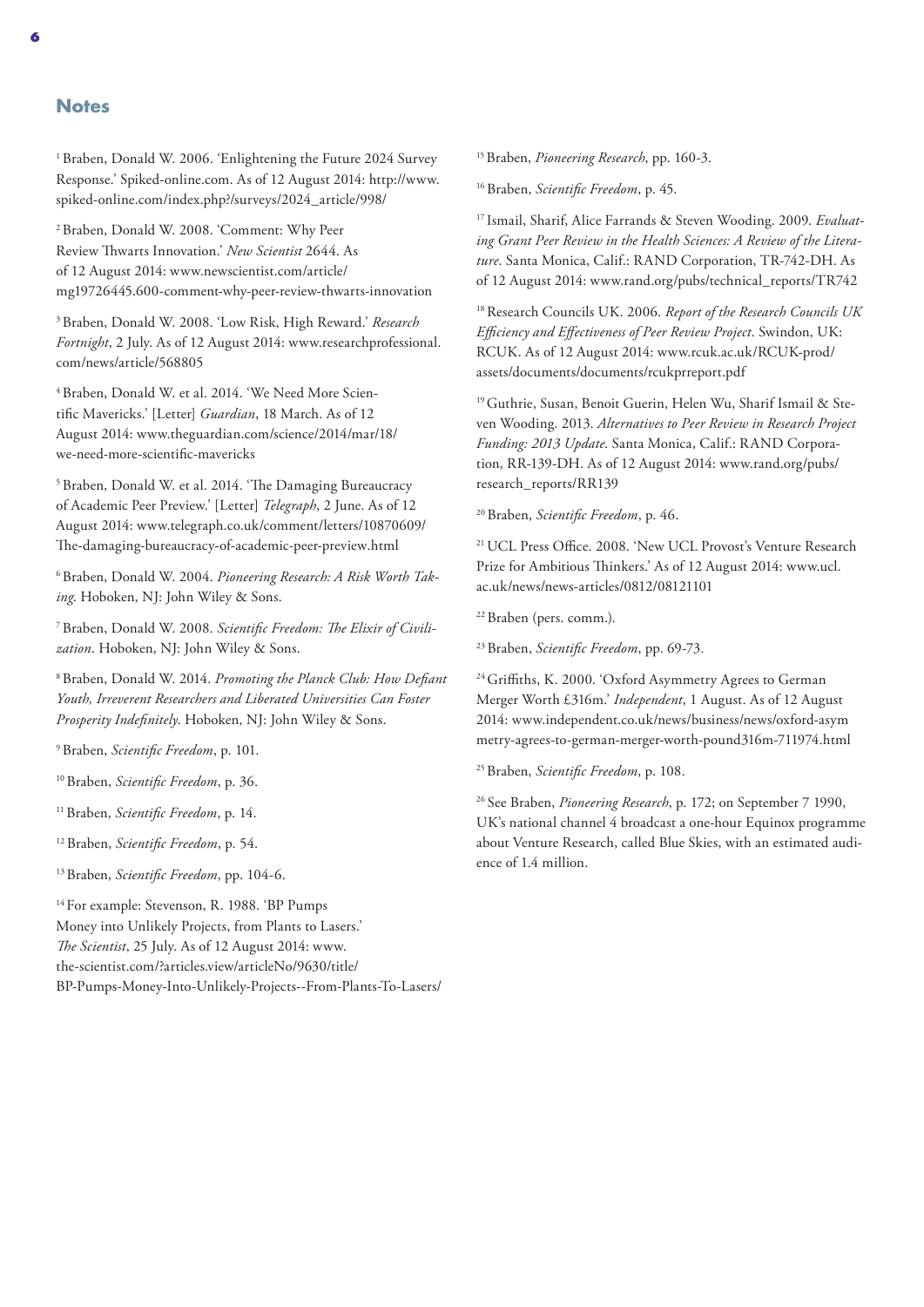#### **About this report**

This report is a summary of Donald Braben's work with BP's Venture Research Unit. It is based on his own reports in his books *Pioneering Research* and *Scientific Freedom*. RAND Europe researchers initially came across Don Braben's work in 2005 in the course of supporting the UK Department of Health's Research and Development Directorate in developing a new R&D strategy. We produced an initial summary of Braben's work for that directorate. Because it has generated ongoing interest, we have produced this brief report – an updated version of the original, intended for public distribution. This is an independent report funded through the Policy Research Programme in the Department of Health. The views expressed are not necessarily those of the Department.

#### **About the authors**

**Catherine Lichten** is an Analyst in RAND Europe's Innovation and Technology Policy programme. Her interests include research culture, funding strategies, and emerging technologies. Before joining RAND Europe, she worked as a journalist covering research policy and funding news in the UK and Europe for London-based publications *Research Europe* and *Research Fortnight*. Lichten holds a PhD in computational biology and BSc in mathematics, both from McGill University in Canada.

**Marco Hafner** is an Analyst in the Employment, Education and Social Policy programme at RAND Europe. He did his PhD studies in Economics and Applied Econometrics. Before joining RAND, he worked at the Institute for Employment Research (IAB), the research body connected to the German Employment Agency, and at the Centre for Research and Analysis of Migration (CReAM) at UCL.

**Steven Wooding** is the director of RAND Europe's Innovation and Technology Policy programme. He works principally in the science of science including work in research evaluation, science policy and improving funding decisions in research. He is also interested in the effects of genetic technologies on health and public engagement with science. Wooding has worked for government and charity sector clients in the UK, Ireland, Canada, USA and Australia and led a number of international studies on evaluating the long term – 10-25 year – impacts of research. He received his M.A. in natural sciences and his Ph.D. in cell biology from the University of Cambridge.

#### **Limited Print and Electronic Distribution Rights**

This document and trademark(s) contained herein are protected by law. This representation of RAND intellectual property is provided for noncommercial use only. Unauthorized posting of this publication online is prohibited. Permission is given to duplicate this document for personal use only, as long as it is unaltered and complete. Permission is required from RAND to reproduce, or reuse in another form, any of our research documents for commercial use. For information on reprint and linking permissions, please visit [www.rand.org/pubs/permissions.html.](http://www.rand.org/pubs/permissions.html)

© Copyright 2014 RAND Corporation

The RAND Corporation is a research organisation that develops solutions to public policy challenges to help make communities throughout the world safer and more secure, healthier and more prosperous. RAND is not-for-profit, nonpartisan, and committed to the public interest. RAND's publications do not necessarily reflect the opinions of its research clients and sponsors. RAND® is a registered trademark.

## **[www.randeurope.org](http://www.randeurope.org)**